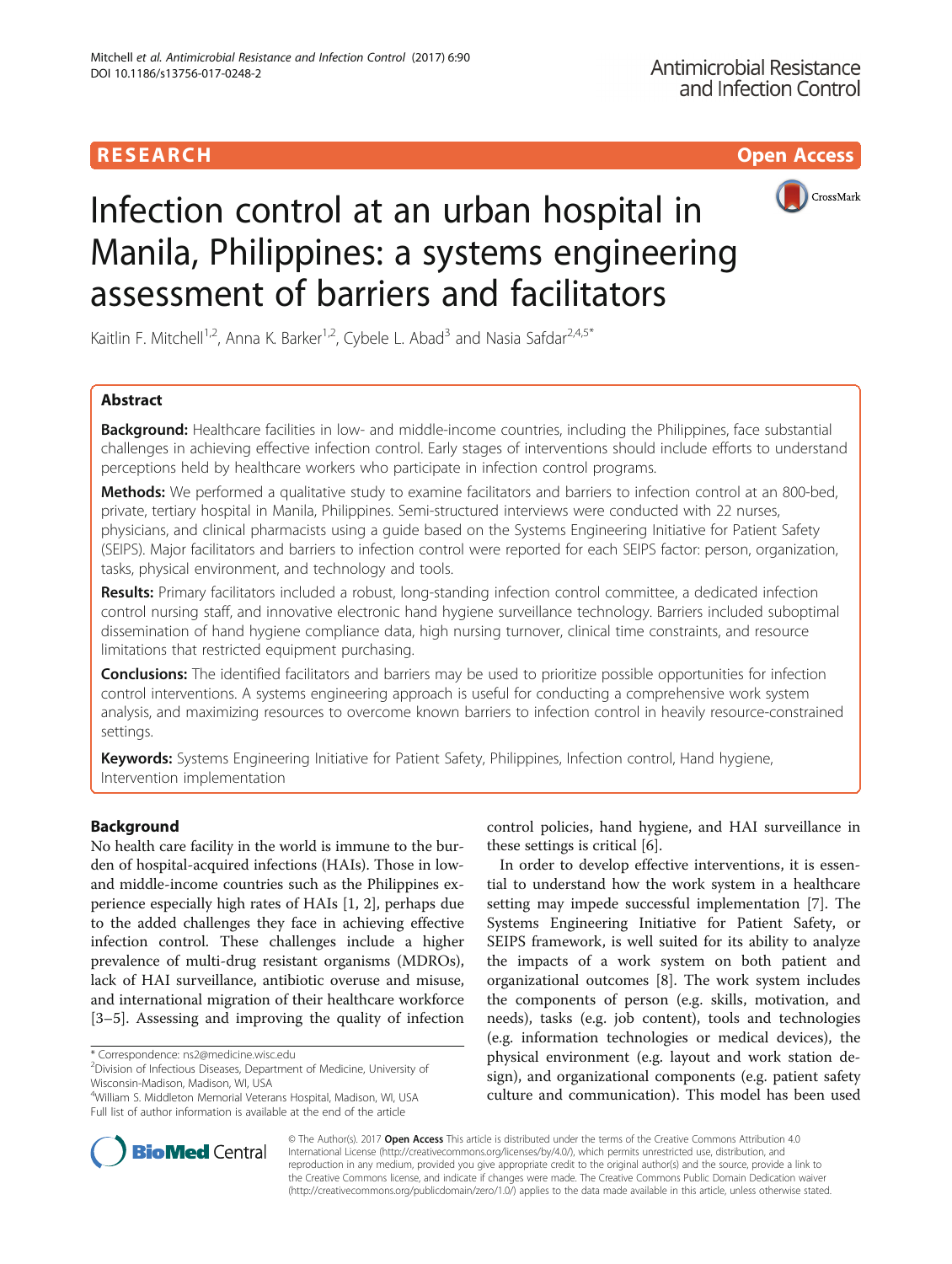to improve patient safety in a variety of healthcare contexts, including both outpatient and inpatient settings [\[9](#page-7-0), [10](#page-7-0)].

Although the Philippines has a high HAI burden, an understanding of the facilitators and barriers to hospital infection control in this country is lacking [\[1](#page-7-0)–[3\]](#page-7-0). To address this gap, we used the SEIPS framework to evaluate barriers and facilitators to infection control at a private, tertiary hospital located in Manila.

## **Methods**

## Location

The study was conducted at a private, 800-bed, tertiary hospital in Manila, Philippines. The facility is one of five hospitals in the Philippines accredited by the Joint Commission International. It employs 1000 physicians and over 2000 allied medical and administrative staff, and handles both routine and complex cases in many departments. The hospital has an infection control program that was established in 1986, and at the time of our study included six dedicated infection control nursing staff. Infection control policies are implemented and reviewed by the Hospital Infection Control Executive Committee. The facility has designated medical floors for those needing airborne isolation (e.g. pulmonary tuberculosis).

### Study population

We completed a total of 22 semi-structured interviews with physicians  $(n = 10;$  three male, seven female), nurses including infection control staff ( $n = 10$ ; two male, eight female), and clinical pharmacists ( $n = 2$ ; two female). Potential participants were selected by convenience sampling to cover a range of job types, experience levels, and clinical departments. Subjects who were available during the time investigators were conducting interviews were asked if they could participate and were identified on clinical wards by members of the research team. A few participants, including the two clinical pharmacists, were approached and recruited directly. Departments included cardiology, clinical pharmacy, gastroenterology, infection control, internal medicine, obstetrics and gynecology, oncology, pediatrics, and pulmonary medicine. Most participants worked in general wards in these departments, although two worked in the emergency department and two worked in the intensive care units (ICUs). Criteria for inclusion were formal employment by the hospital and active involvement in patient care. Status as a medical or nursing student or as a non-English speaker were criteria for exclusion, although no potential participants were excluded for these reasons.

## Data collection

Interview questions were adapted for context from an interview guide our group previously used to study

facilitators and barriers to infection control at a large, private hospital in Gurgaon, India [[11\]](#page-7-0). The questions were based on the SEIPS framework and included questions in the categories for work systems: person, organization, task, physical environment, and technology and tools. Interviews were audio recorded and typically lasted ten to twenty minutes in length. No identifiable information was collected. Preliminary analysis was conducted throughout the study to refine the interview guide and assess theoretical saturation. No further interviews were completed once theoretical saturation was reached.

#### Data analysis

All interviews were transcribed. Interview transcripts were independently coded in NVivo software (Version 11, QSR International) by two individuals to identify trends, following a previously described method for line-by-line coding [[12](#page-7-0)]. The two versions of coding were compared and found to have high inter-rater reliability. As a quality improvement project, this study was granted exemption from review by the UW-Madison Institutional Review Board and received expedited review and approval at the study site.

## Results

Data were categorized based on the SEIPS model work system (Fig. [1](#page-2-0) and Table [1\)](#page-3-0).

#### Person

The multiple roles of the hospital's infection control nursing staff were regarded as having a positive impact on the infection control process. They conducted HAI surveillance through review of medical records and bedside follow-up of high-risk patients. Infection control staff monitored hand hygiene compliance by performing daily audits through direct observation on each ward, and they also reviewed video footage of provider entry and exit from patient rooms using the hospital's closedcircuit television system (Table [1](#page-3-0), quotations 1 and 2). The infection control nurses and their duties were viewed with respect, and were regarded by other clinical staff as a vital component of the healthcare process (Table [1,](#page-3-0) quotation 3).

Another person-level factor was differing hand hygiene compliance between healthcare worker types. Both doctors and nurses reported that nurses had the highest hand hygiene compliance, while attending physicians had the lowest (Table [1,](#page-3-0) quotation 3). It was also noted that amongst the doctors, older consulting physicians tended to be the least compliant. This behavior was suggested to have a magnified impact on hand hygiene practices, as the senior physicians set "an example" for others (Table [1,](#page-3-0) quotation 5). Several doctors reported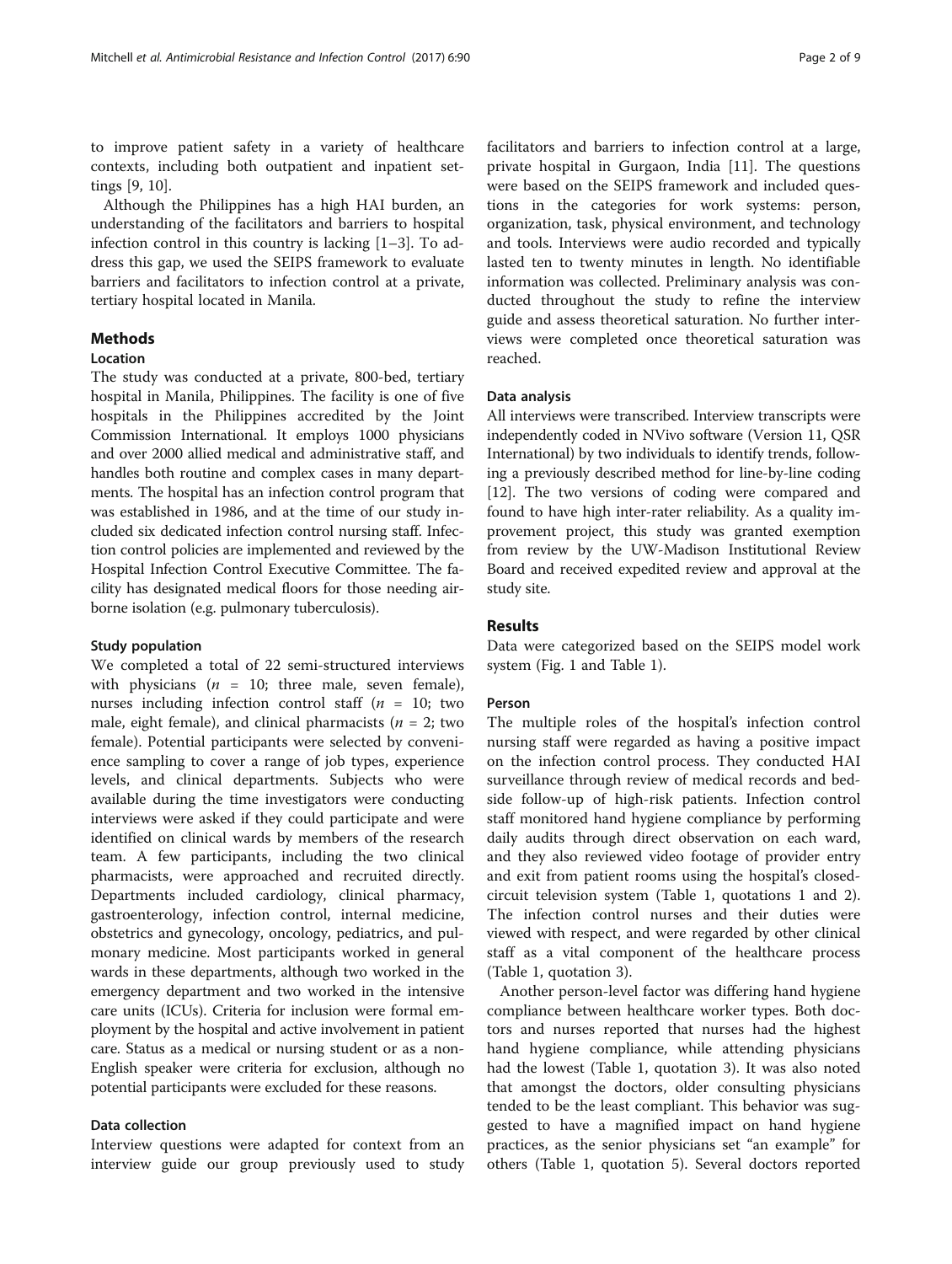<span id="page-2-0"></span>

that verbal reminders, either from nurses or other physicians, would be a useful strategy to improve hand hygiene. However, it was also noted that the success of reminders would depend on the social dynamic between individual healthcare workers, as some attending physicians were more likely to be amenable to receiving feedback than others (Table [1](#page-3-0), quotation 6).

## **Organization**

The hospital's infection control executive committee was recognized as the organizational body that develops fundamental infection control guidelines such as those for hand hygiene, antimicrobial stewardship, and contact and other precautions. The representation of multiple departments on the committee was described as a necessary aspect of developing these guidelines (Table [1,](#page-3-0) quotation 7). These policies were monitored by the infection control staff, described above. The committee also organized promotional events and offered training for hand hygiene (Table [1,](#page-3-0) quotation 8). The committee and infection control guidelines could be called upon to resolve any disputes regarding appropriate patient care pertinent to infection control (Table [1](#page-3-0), quotation 9). For example, they could be consulted for decisions regarding the appropriate placement of patients on the hospital's isolation ward.

The hospital has prioritized funding and staffing for laboratory facilities, which were vital for performing tests to inform patient treatment plans and infection control surveillance. The turnaround time and communication of lab results through electronic reports were described favorably (Table [1,](#page-3-0) quotation 10). Efficient laboratory testing was thought to be particularly important for detecting antibiotic-resistant infections in patients who may have been exposed in the community, or another healthcare setting, prior to admission (Table [1,](#page-3-0) quotation 11).

## Task

There was considerable variation in the patient-toprovider ratios described across hospital departments, based on patient complexity and length of stay. The number of patients per nurse was estimated to be 1:1 or 2:1 in the ICUs, 5:1 or 6:1 in the obstetrics/gynecology and cancer wards, and approximately 16:1 in the cardiology ward. Several providers noted that a lack of time due to high patient volumes was a major barrier to hand hygiene compliance (Table [1,](#page-3-0) quotation 12).

Very high rates of nursing staff turnover also contributed to a high clinical workload. One nurse estimated that within the past six months, thirty out of ninety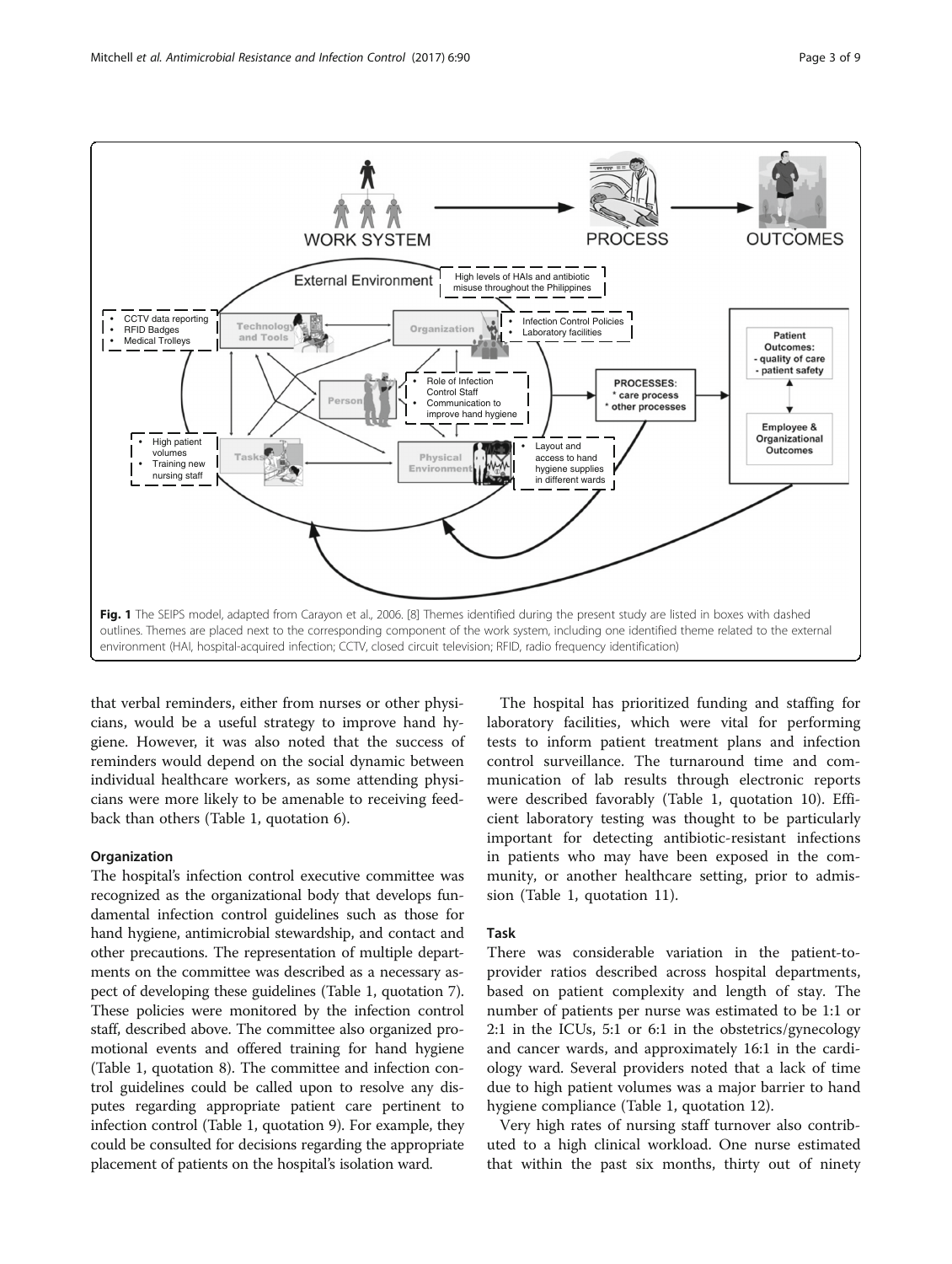| SEIPS factor         | Theme                                                  | Subject position and department                                   | Quotation                                                                                                                                                                                                                                                                                                                                |
|----------------------|--------------------------------------------------------|-------------------------------------------------------------------|------------------------------------------------------------------------------------------------------------------------------------------------------------------------------------------------------------------------------------------------------------------------------------------------------------------------------------------|
| Person               |                                                        | Role of Infection Control Staff 1: Staff Nurse, Infection Control | 1: "We're doing surveillance for infection control<br>like gathering data for patients who have risk<br>devices. We're also checking the environment<br>to make sure that infection control policies are<br>implemented properly."                                                                                                       |
|                      |                                                        | 2: Staff Nurse, Oncology                                          | 2: "The infection control people visit us they<br>monitor us they check everything on a daily<br>basis."                                                                                                                                                                                                                                 |
|                      |                                                        | 3: Head Nurse, Internal Medicine                                  | 3: "[Healthcare workers are] amenable with the<br>infection control rules because they're for<br>the patients."                                                                                                                                                                                                                          |
|                      | Communication to improve<br>hand hygiene               | 4: Resident, Emergency Medicine                                   | 4: "It's the nurses who do the hand hygiene more<br>than the doctors"                                                                                                                                                                                                                                                                    |
|                      |                                                        | 5: Resident, Pediatrics                                           | 5: "When [the consultants] go in and we follow,<br>we forget to wash too."                                                                                                                                                                                                                                                               |
|                      |                                                        | 6: Resident, Pediatrics                                           | 6: "I think it needs to be a team effort, like a<br>constant reminder the head nurses talk to<br>you: 'Doctor, you need to wash your hands'.<br>I think it's very helpful, you need to do that<br>But there are some doctors here who don't<br>really become too friendly with the nurses.<br>They really set the barrier between them." |
| Organization         | Infection Control Policies                             | 7: Staff Nurse, Infection Control                                 | 7: "HICEC is divided into committees the<br>executive committee makes the policies<br>we also have the nurses and staff from all<br>different departments. Whenever we make<br>a policy we make sure that all of<br>[the representatives] approve."                                                                                      |
|                      |                                                        | 8: Resident, first year                                           | 8: "It's part of the infection control committee<br>responsibilities to do regular lectures on hand<br>hygiene."                                                                                                                                                                                                                         |
|                      |                                                        | 9: Head Nurse, Internal Medicine                                  | 9: "We can coordinate with HICEC if we have a<br>misunderstanding with the doctors because<br>we have a set of admitting guidelines for what<br>is allowed in our ward, so sometimes we just<br>have to tell the doctors that. You can also ask<br>HICEC [to do that]."                                                                  |
|                      | Laboratory Facilities                                  | 10: Attending Physician, Gastroenterology                         | 10: "[The lab] immediately informs us so that<br>we can treat right away."                                                                                                                                                                                                                                                               |
|                      |                                                        | 11: Resident, Pediatrics                                          | 11: "We try our best to prevent [resistant infections]<br>here but other doctors in other places, and<br>the lay people, don't have any idea what<br>antibiotic resistance means.                                                                                                                                                        |
| Tasks                | High Patient Volumes                                   | 12: Resident, Emergency Medicine                                  | 12: "There are times we have to see one patient,<br>just remove the gloves, and move onto the<br>next patient, so there's no [time for] alcohol<br>in between."                                                                                                                                                                          |
|                      | Training of New Nursing Staff 13: Resident, first year |                                                                   | 13: "[Nurses] get their training and then leave after<br>about two to three years."                                                                                                                                                                                                                                                      |
|                      |                                                        | 14: Head Nurse, Emergency Medicine                                | 14: "We teach them all the standard precautions<br>and diseases that any nurse could encounter."                                                                                                                                                                                                                                         |
| Physical Environment | Layout and Access to Hand<br>Hygiene Supplies          | 15: Head Nurse, Internal Medicine                                 | 15: "The baby-friendly [obstetrics/gynecology ward]<br>is much better with the hand hygiene because<br>they have their own station there."                                                                                                                                                                                               |
|                      |                                                        | 16: Resident, Emergency Medicine                                  | 16: "The alcohol rub is more in the station, where<br>the medications are prepared [by the nurses]<br>so it's not really that accessible to us."                                                                                                                                                                                         |

# <span id="page-3-0"></span>Table 1 Representative quotations of themes identified using the SEIPS framework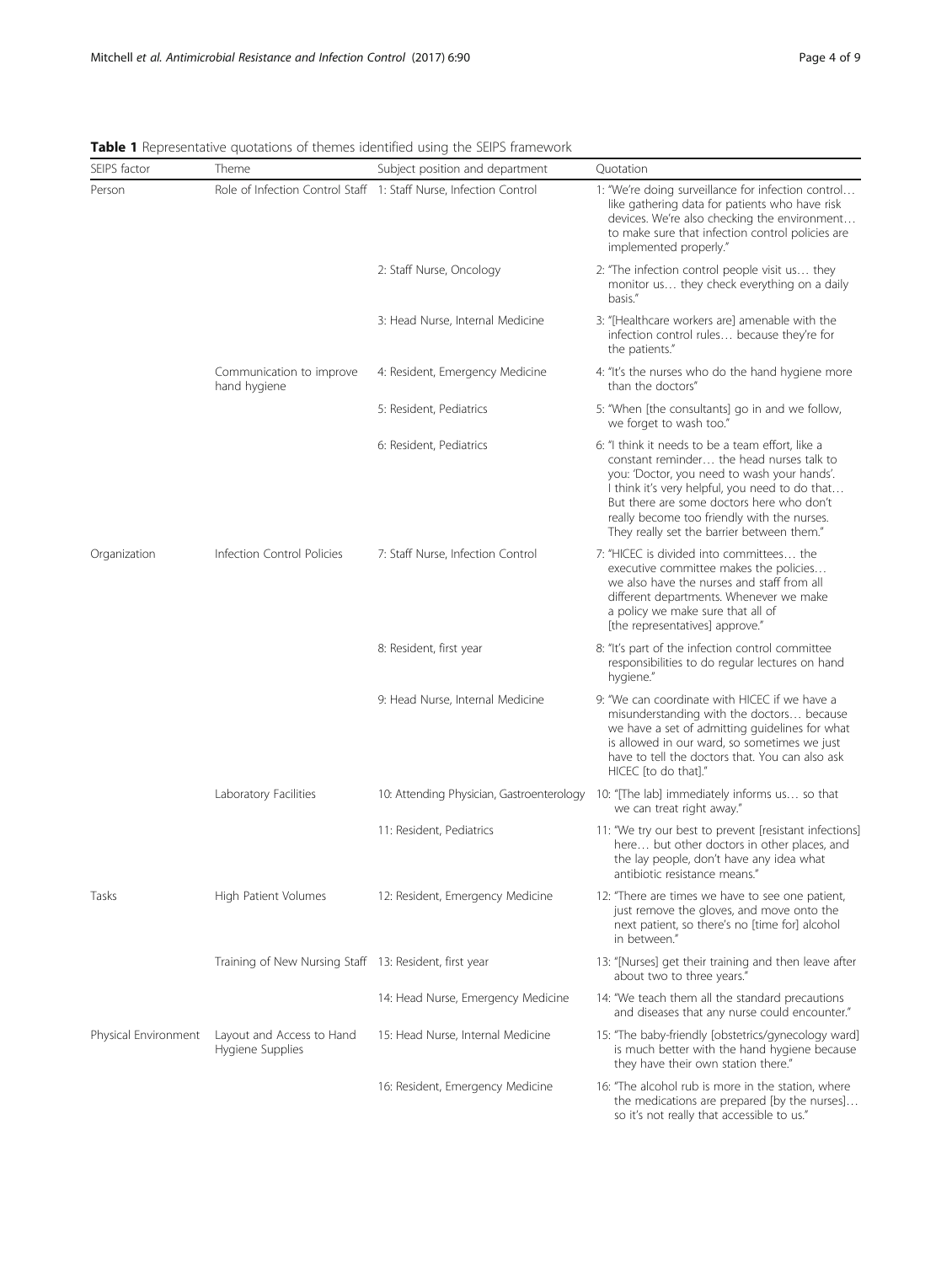|                                          |                  | 17: Resident, Pediatrics           | 17: "I see some patients get the alcohol and place<br>it in their room one of the patients actually<br>got the whole alcohol container."                                                                 |
|------------------------------------------|------------------|------------------------------------|----------------------------------------------------------------------------------------------------------------------------------------------------------------------------------------------------------|
|                                          |                  | 18: Resident, Emergency Medicine   | 18: "There are some doctors who bring their own,<br>or at least have it hooked on to them. And<br>then that's the time when they can do hand<br>rubbing."                                                |
| Technology and Tools CCTV Data Reporting |                  | 19: Head Nurse, Emergency Medicine | 19: "[Each person] is not being reported, the whole<br>emergency department is being reported. It's<br>not working I think, because when we look at<br>the results they're not specific."                |
|                                          |                  | 20: Resident, Pediatrics           | 20: "They should call out those who don't really<br>hand wash, and talk to them directly. Because<br>[the providers] don't know they're being<br>monitored, so they think they can get away<br>with it." |
|                                          | RFID Badges      | 21: Staff Nurse, Infection Control | 21: "Every time the healthcare worker will enter<br>the patient's room, the ID will alarm if you<br>don't do hand hygiene."                                                                              |
|                                          | Medical Trolleys | 22: Head Nurse, Oncology           | 22: "The problem here is sometimes the nurses<br>have too many things in their arms [they<br>need somewhere to] place things first while<br>they're rubbing their hands."                                |

**Table 1** Representative quotations of themes identified using the SEIPS framework (Continued)

HICEC hospital infection control executive committee, CCTV closed circuit television, RFID radio frequency identification

nurses had left the emergency department staff. The emigration of skilled healthcare workers from the Philippines was described as common; many nurses were motivated to move for higher-paying jobs abroad, leaving vacant positions that required continual resources to fill (Table [1,](#page-3-0) quotation 13). Most newly-hired nurses began jobs at this hospital directly out of nursing school, and needed a considerable amount of on-the-job infection control training (Table [1](#page-3-0), quotation 14).

## Physical environment

Variations in the layout and quantity of hand hygiene supplies were believed to affect hand hygiene feasibility in certain departments. Alcohol-based hand rub dispensers were reported to be located outside of patient rooms, though the emergency department and ICU had additional dispensers located within patient rooms or cubicles. Sinks for handwashing were positioned at the nursing stations on most wards. However, the airborne isolation floor, emergency department isolation room, obstetrics/gynecology ward, and one select floor of private rooms had additional sinks within patient rooms. Several nurses described that the additional hand hygiene locations were an asset for those units (Table [1](#page-3-0), quotation 15).

Multiple doctors stated that even though there were alcohol-based hand rub dispensers on every ward, these dispensers could not always be used conveniently (Table [1](#page-3-0), quotation 16). Another barrier to the availability of hand hygiene supplies was the occasional theft of sanitizer or whole dispensers by patients, which was reported in multiple areas including the emergency department (Table [1](#page-3-0), quotation 17). Several providers believed that the hospital could increase hand hygiene compliance by providing personal alcohol-based hand rub dispensers to each healthcare worker (Table [1](#page-3-0), quotation 18).

#### Technology and tools

This facility employed multiple technologies for hand hygiene auditing. A closed circuit television surveillance system was used to collect video footage of healthcare worker hand hygiene practices at the time of entry and exit from patient rooms. Although infection control nurses frequently reviewed the video footage, the data were not effectively communicated to clinical staff. Several doctors and nurses believed this footage was rarely or never reviewed. Others had received department-level feedback of hand hygiene compliance, but felt that reporting of compliance data to individual providers would be more helpful (Table [1,](#page-3-0) quotations 19 and 20).

Radio-frequency identification (RFID) badges utilized in the ICU were another innovative technology at this facility. These badges were detected by sensors on alcohol-based hand rub dispensers that recorded the duration and frequency of hand hygiene occurrences. The badges also provided instant reminder alarms for healthcare workers to perform hand hygiene (Table [1](#page-3-0), quotation 21). All ICU nurses wore their own badge, allowing for individual compliance data to be tracked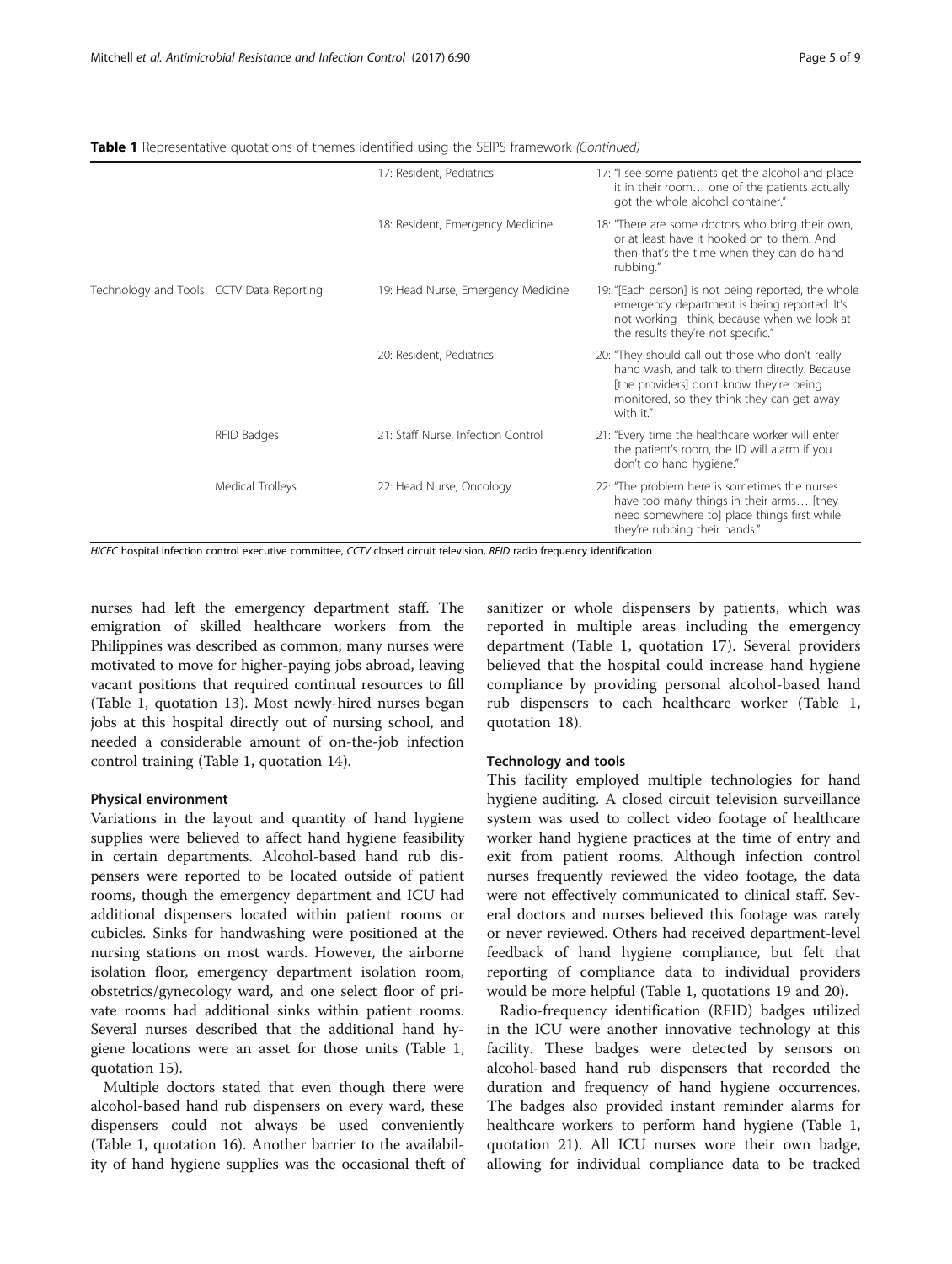and reported in real-time on a television monitor prominently displayed in the ICU. However, visiting healthcare providers, including those that provided consults in the ICU, shared group RFID badges and their hand hygiene could not be monitored individually.

Medical trolleys were available on the airborne isolation ward of the hospital, and proved a useful tool for improving hand hygiene compliance for this area. The trolleys provided a place to set down medical supplies, making it easier for nurses to perform hand hygiene prior to entering the patient's room. Several nurses expressed that having medical trolleys available on all wards would help improve hand hygiene throughout the hospital (Table [1](#page-3-0), quotation 22). However, this would require the purchasing of trolleys out of the budget for each additional unit.

## **Discussion**

Our study design centered on the perspectives of healthcare providers to optimize future infection control interventions. Using the SEIPS model, we have framed multiple barriers and facilitators that were reported by nurses, doctors, and pharmacists at a private hospital in Manila, Philippines.

The long-established prioritization of an infection control program at this hospital is an organizational strength that is often lacking from the infrastructure of healthcare facilities in low- and middle-income countries [[1, 13\]](#page-7-0). The representation of multiple departments on the program's executive committee is aligned with a World Health Organization recommendation that hospital infection control policies be developed by a multidisciplinary team [[14](#page-7-0)]. This program is especially important given the high prevalence of HAIs and inappropriate usage of antibiotics throughout the Philippines [[3, 15](#page-7-0)–[17\]](#page-7-0), which likely introduce external factors into an institutional work system where infection surveillance, laboratory testing, and disease management are otherwise very consistent (External Environment in Fig. [1](#page-2-0)). The overall purpose and processes of the infection control executive committee were well-received by healthcare providers, likely because the long-standing policies have become a normal part of the hospital's culture during the past thirty years. Previous studies support this notion, showing that institutional etiquette and social norms can influence overall compliance with infection control programs [[18\]](#page-7-0).

The facility's infection control nursing staff is another asset that was acknowledged to have a positive impact on patient outcomes. The six-person team at this 800 bed hospital surpasses the Centers for Disease Control recommendation of at least one full-time infection control staff for the first 100 beds, and another staff member for each additional 250 beds [[19](#page-7-0)]. Infection control staff frequently utilize one of the tool-level factors identified in our study, the closed circuit television system, for hand hygiene surveillance. However, several providers felt that reporting the results of compliance data to large groups was ineffective for improving hand hygiene at the individual level. Implementing a monitor display may prove useful, as previous video surveillance interventions have found that continuously displaying the results of hand hygiene behavior on a monitor can yield a sustained improvement in compliance rates [[20](#page-7-0), [21](#page-7-0)].

Our study found that the prominent monitor display of RFID badge data in the hospital's ICU may be an effective way to ensure individual accountability for hand hygiene compliance. One weakness of this system is the use of a shared 'guest' badges by all clinicians who visit the ICU from other departments. This could be addressed by providing regularly visiting providers with their own badges. While this type of system can provide powerful feedback to providers, implementing the badges throughout an entire institution could be costprohibitive [[22\]](#page-7-0). Acquiring new equipment can be difficult in a resource-constrained facility, especially since increased patient charges are often the primary means of covering such costs. This was a concern among nurses in the discussion of medical trolley purchases. While trolleys are a useful tool in the airborne isolation unit, their absence in other floors is a barrier to hand hygiene compliance. Purchasing additional trolleys would likely be less costly than adding more RFID badges. Prioritizing the purchase of new trolleys at an organizational level, rather than on a ward-by-ward basis, could rapidly improve hand hygiene feasibility for healthcare workers.

The high turnover of nursing staff is also concerning, as it necessitates constant training and use of educational resources. A systematic review of nurses' motivational factors in numerous developing countries identified key factors for successful retention packages [[23\]](#page-7-0). In addition to financial incentives, these packages must include ways of strengthening healthcare workers' motivation through personal recognition and career development opportunities.

Another reported barrier was the low hand hygiene compliance of attending physicians compared to nurses, a trend that is consistent with numerous institutions worldwide [\[24, 25\]](#page-7-0). One potential reason for this is the minimal time physicians have between patients during rounds. As several subjects suggested, providing personal portable dispensers of alcohol-based hand rub is potentially low-cost, time-saving, and would also prevent theft concerns. This type of intervention has been successful in other facilities, resulting in up to a 64% increase in hand hygiene compliance [[26](#page-7-0)–[28\]](#page-7-0).

Implementing a verbal reminder process for hand hygiene could be another helpful practice. Several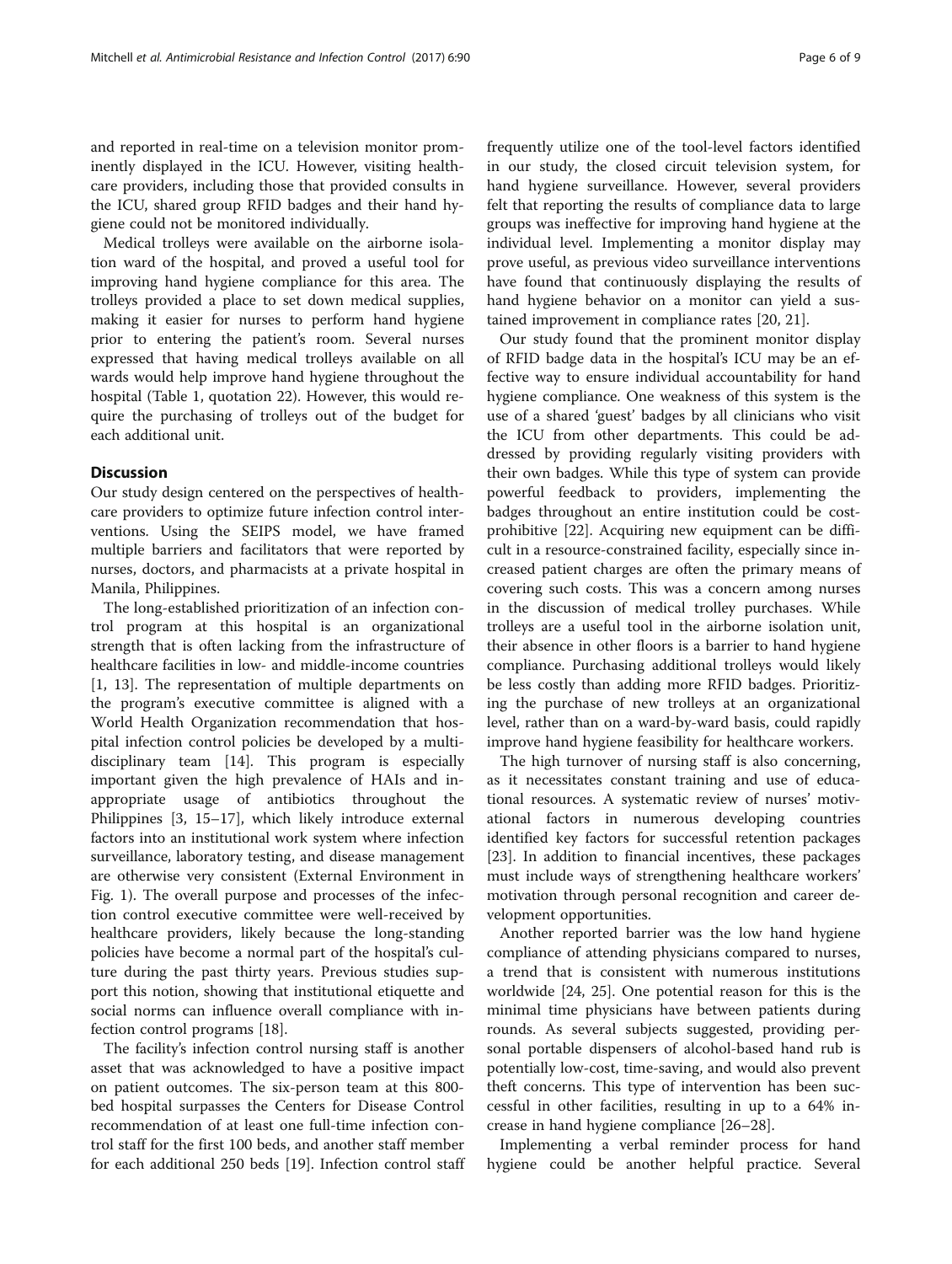interviews suggested having the providers with the best compliance, the nurses, remind others to perform hand hygiene. This potentially nurse-driven intervention would need to account for suboptimal communication within the hierarchy of health professionals. Previous efforts to improve interprofessional collaboration have highlighted the importance of senior doctors and nurses setting an example for more junior healthcare workers, and encourage the development of shared mental models [\[29](#page-7-0), [30\]](#page-7-0). This could be fostered through increasing collaborative practice, interprofessional patient rounds, or implementing a communication skills training [\[31\]](#page-7-0). Increasing open communication between nurses and physicians is crucial for patient safety, and interventions based on shared accountability models have had favorable impacts on hand hygiene adherence and rates of HAIs [[32, 33\]](#page-7-0).

Our study had several limitations. It was conducted at a single, private hospital that is considered one of the pioneers of infection control in Manila. Private hospitals comprise 60% of the roughly 1800 hospitals in the Philippines, and generally serve patients who can afford fee-for-service payments [[34\]](#page-7-0). Thus, our findings may not be generalizable to smaller, community hospitals located in more rural areas of the country or to institutions that lack organizational support for infection control policies. In our institution, for example, the rate of ESBL Klebsiella pneumoniae based on a hospital antibiogram in 2016 for non-ICU and ICU patients was between 16 and 19% ( $n = 125$ ), compared to a much higher rate of 40% ( $n = 8861$ ) among 24 surveillance sites all across the Philippines. Similarly, the rate of carbapenem resistant Acinetobacter baumanni, though very high at  $27-34\%$  ( $n = 116$ ), was still lower than the 52.1%  $(n = 3967)$  found in these surveillance hospitals [[35](#page-7-0)].

The study population was limited to a small size and selected based on convenience sampling. While we sought to include participants representing a wide range of clinical experiences, our results may not reflect hospital-wide opinions regarding infection control. Other key stakeholders, such as patients, hospital management, and environmental cleaning staff may have additional perceptions and should be included in future studies.

These limitations notwithstanding, our study findings have implications for infection preventionists, hospital epidemiologists, and clinicians in resource-constrained settings. For example, the emphasis on and interest in hand hygiene compliance monitoring at our study site suggests that interventions to optimize hand hygiene might be a high priority, even in low-resource settings. Moreover, our systems approach may serve as an exemplar for other facilities seeking to prioritize infection control resources.

Previously studied infection control interventions in the Philippines have either demonstrated minimal impact, or have examined only a single disease outcome (catheter-associated urinary tract infection) [\[36](#page-7-0), [37](#page-8-0)]. These studies suggest that infection control interventions in this country have the potential for success, but are also faced with the inherent difficulties of resourcelimited settings. The perceived availability of resources is another challenging aspect of intervention implementation; even if resources do exist within a healthcare facility, they will not be useful if clinicians are unaware of them or do not believe they are readily available [[5\]](#page-7-0). In recognition of these concerns, we incorporated the perceptions held by key stakeholders in order to prioritize areas for future intervention.

### **Conclusions**

Discussions with healthcare providers revealed that infection control practices in a resource-limited setting were perceived positively by most. Primary facilitators in this institution included a well-established infection control unit with support from the rest of the healthcare team and hospital organization. There are several viable opportunities for future intervention to overcome the existing barriers. These include real-time feedback of hand hygiene surveillance data, provision of medical trolleys and portable alcohol-based hand rub dispensers, improvement of retention packages for nursing staff, and advancement of interprofessional communication. These measures may provide important tools for reducing HAIs in this type of resource-limited healthcare facility.

#### Abbreviations

CCTV: Closed circuit television; HAI: Hospital-acquired infection; HICEC: Hospital Infection Control Executive Committee; ICU: Intensive care unit; MDRO: Multi-drug resistant organism; RFID: Radio-frequency identification; SEIPS: Systems Engineering Initiative for Patient Safety

#### Acknowledgements

Not applicable.

#### Funding

AB was supported by a pre-doctoral NIH traineeship, TL1TR000429, administered by the University of Wisconsin Madison, Institute for Clinical and Translational Research, funded by NIH award UL1TR000427.

#### Availability of data and materials

De-identified interview transcripts collected and analyzed during the current study are available from the corresponding author on reasonable request.

#### Authors' contributions

KM drafted and critically edited the manuscript and contributed to data analysis. AB contributed to study design, data collection, data analysis, and critical manuscript editing. CA and NS contributed to study design and critical manuscript editing. All authors read and approved the final manuscript.

#### Ethics approval and consent to participate

This study received expedited review and approval from the Institutional Review Board at The Medical City. The Institutional Review Board at the University of Wisconsin-Madison granted this study exempt from review.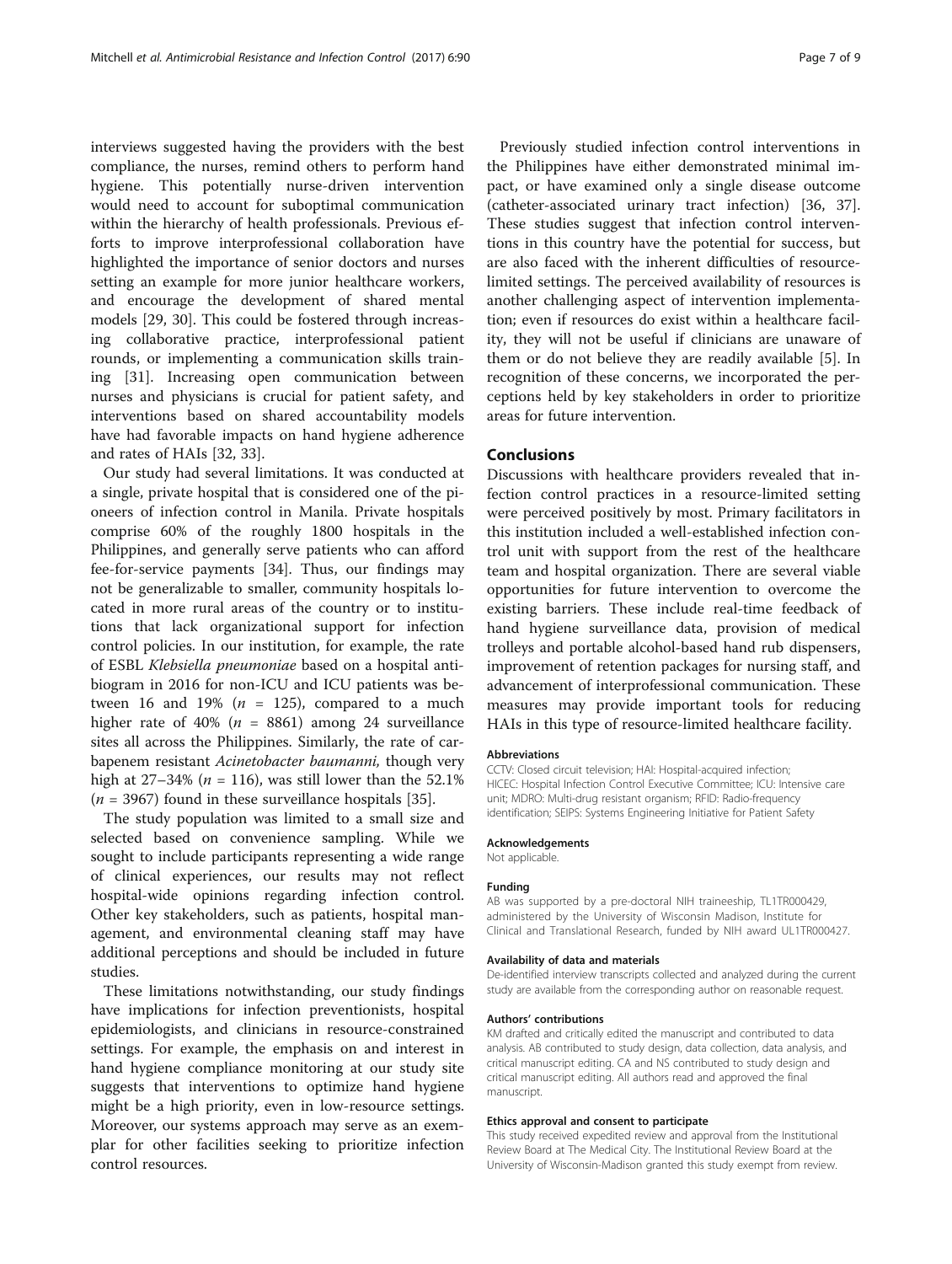#### <span id="page-7-0"></span>Consent for publication

Not applicable.

#### Competing interests

The authors declare that they have no competing interests.

## Publisher's Note

Springer Nature remains neutral with regard to jurisdictional claims in published maps and institutional affiliations.

#### Author details

<sup>1</sup>Department of Population Health Sciences, University of Wisconsin-Madison, Madison, WI, USA. <sup>2</sup>Division of Infectious Diseases, Department of Medicine, University of Wisconsin-Madison, Madison, WI, USA. <sup>3</sup>Department of Medicine, Division of Infectious Diseases, The Medical City, Pasig, Philippines. 4 William S. Middleton Memorial Veterans Hospital, Madison, WI, USA. 5 Infection Control Department, University of Wisconsin-Madison, 5221 Medical Foundation Centennial Building, 1685 Highland Ave, Madison, WI 53705, USA.

### Received: 4 June 2017 Accepted: 24 August 2017 Published online: 02 September 2017

#### References

- 1. Allegranzi B, Nejad SB, Combescure C, Graafmans W, Attar H, Donaldson L, Pittet D. Burden of endemic health-care-associated infection in developing countries: systematic review and meta-analysis. In Book Burden of endemic health-care-associated infection in developing countries: systematic review and meta-analysis, vol. 377. City: Elsevier; 2011. p. 228–41.
- 2. Navoa-Ng JA, Berba R, Galapia YA, Rosenthal VD, Villanueva VD, Tolentino MC, Genuino GA, Consunji RJ, Mantaring JB 3rd. Device-associated infections rates in adult, pediatric, and neonatal intensive care units of hospitals in the Philippines: international nosocomial infection control consortium (INICC) findings. Am J Infect Control. 2011;39:548–54.
- 3. The Philippine Action Plan to Combat Antimicrobial Resistance: One Health Approach. [http://arsp.com.ph/wp-content/uploads/2016/07/Action-Plan](http://arsp.com.ph/wp-content/uploads/2016/07/Action-Plan-final_orig.pdf)[final\\_orig.pdf](http://arsp.com.ph/wp-content/uploads/2016/07/Action-Plan-final_orig.pdf).
- Safdar N, Sengupta S, Musuuza JS, Juthani-Mehta M, Drees M, Abbo LM, Milstone AM, Furuno JP, Varman M, Anderson DJ, et al. Status of the prevention of multidrug-resistant organisms in international settings: a survey of the Society for Healthcare Epidemiology of America research network. Infect Control Hosp Epidemiol. 2017;38(1):53–60.
- 5. Allegranzi B, Pittet D. Healthcare-associated infection in developing countries: simple solutions to meet complex challenges. Infect Control Hosp Epidemiol. 2007;28:1323–7.
- 6. Report on the burden of endemic health care-associated infection worldwide. In Book Report on the burden of endemic health careassociated infection worldwide. Geneva: World Health Organization; 2011.
- 7. Carroll C, Patterson M, Wood S, Booth A, Rick J, Balain S. A conceptual framework for implementation fidelity. Implement Sci. 2007;2:40.
- 8. Carayon P, Hundt AS, Karsh BT, Gurses AP, Alvarado CJ, Smith M, Brennan PF. Work system design for patient safety: the SEIPS model. Qual Saf Health Care. 2006;15:i50–8.
- Yanke E, Zellmer C, Van Hoof S, Moriarty H, Carayon P, Safdar N. Understanding the current state of infection prevention to prevent Clostridium Difficile infection: a human factors and systems engineering approach. Am J Infect Control. 2015;43:241–7.
- 10. Carayon P, Wetterneck TB, Rivera-Rodriguez AJ, Hundt AS, Hoonakker P, Holden R, Gurses AP. Human factors systems approach to healthcare quality and patient safety. Appl Ergon. 2014;45:14–25.
- 11. Barker AK, Brown K, Siraj D, Ahsan M, Sengupta S, Safdar N. Barriers and facilitators to infection control at a hospital in northern India: a qualitative study. Antimicrob Resist Infect Control. 2017;6:35.
- 12. Corbin J, Strauss A. Basics of qualitative research: techniques and procedures for developing grounded theory. Thousand Oaks: Sage Publications; 2014.
- 13. Shears P. Poverty and infection in the developing world: healthcare-related infections and infection control in the tropics. J Hosp Infect. 2007;67:217–24.
- 14. Prevention of hospital acquired infections A practical guide. [http://](http://whqlibdoc.who.int/hq/2002/WHO_CDS_CSR_EPH_2002.12.pdf) [whqlibdoc.who.int/hq/2002/WHO\\_CDS\\_CSR\\_EPH\\_2002.12.pdf.](http://whqlibdoc.who.int/hq/2002/WHO_CDS_CSR_EPH_2002.12.pdf)
- 15. Rosenthal VD, Maki DG, Salomao R, et al. Device-associated nosocomial infections in 55 intensive care units of 8 developing countries. Ann Intern Med. 2006;145:582–91.
- 16. Hardon AP. The use of modern pharmaceuticals in a Filipino village: doctors' prescription and self medication. Soc Sci Med. 1987;25:277–92.
- 17. Lansang MA, Lucas-Aquino R, Tupasi TE, Mina VS, Salazar LS, Juban N, Limjoco TT, Nisperos LE, Kunin CM. Purchase of antibiotics without prescription in manila, the Philippines. Inappropriate choices and doses. J Clin Epidemiol. 1990;43:61–7.
- 18. De Bono S, Heling G, Borg MA. Organizational culture and its implications for infection prevention and control in healthcare institutions. J Hosp Infect. 2014;86:1–6.
- 19. Stone PW, Dick A, Pogorzelska M, Horan TC, Furuya EY, Larson E. Staffing and structure of infection prevention and control programs. Am J Infect Control. 2009;37:351–7.
- 20. Armellino D, Hussain E, Schilling ME, Senicola W, Eichorn A, Dlugacz Y, Farber BF. Using high-technology to enforce low-technology safety measures: the use of third-party remote video auditing and real-time feedback in healthcare. Clin Infect Dis. 2012;54:1–7.
- 21. Ellingson K, Haas JP, Aiello AE, Kusek L, Maragakis LL, Olmsted RN, Perencevich E, Polgreen PM, Schweizer ML, Trexler P, et al. Strategies to prevent healthcare-associated infections through hand hygiene. Infect Control Hosp Epidemiol. 2014;35:937–60.
- 22. Yao W, Chu CH, Li Z. The use of RFID in healthcare: Benefits and barriers. In 2010 IEEE International Conference on RFID-Technology and Applications; 17–19 June 2010. J Med Syst. 2012;36(6):3507-25.
- 23. Willis-Shattuck M, Bidwell P, Thomas S, Wyness L, Blaauw D, Ditlopo P. Motivation and retention of health workers in developing countries: a systematic review. BMC Health Serv Res. 2008;8:247.
- 24. Erasmus V, Daha TJ, Brug H, Richardus JH, Behrendt MD, Vos MC, van Beeck EF. Systematic review of studies on compliance with hand hygiene guidelines in hospital care. Infect Control Hosp Epidemiol. 2010;31:283–94.
- 25. Allegranzi B, Gayet-Ageron A, Damani N, Bengaly L, McLaws M-L, Moro M-L, Memish Z, Urroz O, Richet H, Storr J, et al. Global implementation of WHO's multimodal strategy for improvement of hand hygiene: a quasiexperimental study. Lancet Infect Dis. 2013;13:843–51.
- 26. Malina Y, Malina Y, Iseri M, Reiner S, Hardman J, Rogers J, Vlasses F. A Portable Trackable Hand Sanitation Device Increases Hand Hygiene. American Journal of Infection Control. 2013;41:S37–8.
- 27. Parks CL, Schroeder KM, Galgon RE. Personal hand gel for improved hand hygiene compliance on the regional anesthesia team. J Anesth. 2015;29:899–903.
- 28. Koff MD, Corwin HL, Beach ML, Surgenor SD, Loftus RW. Reduction in ventilator associated pneumonia in a mixed intensive care unit after initiation of a novel hand hygiene program. J Crit Care. 2011;26:489–95.
- 29. Edwards PB, Rea JB, Oermann MH, Hegarty EJ, Prewitt JR, Rudd M, Silva S, Nagler A, Turner DA, DeMeo SD. Effect of peer-to-peer nurse-physician collaboration on attitudes toward the nurse-physician relationship. J Nurses Prof Dev. 2017;33:13–8.
- 30. Weller JM, Barrow M, Gasquoine S. Interprofessional collaboration among junior doctors and nurses in the hospital setting. Med Educ. 2011;45:478–87.
- 31. Gonzalo JD, Kuperman E, Lehman E, Haidet P. Bedside interprofessional rounds: perceptions of benefits and barriers by internal medicine nursing staff, attending physicians, and housestaff physicians. J Hosp Med. 2014;9:646–51.
- 32. Talbot TR, Johnson JG, Fergus C, Domenico JH, Schaffner W, Daniels TL, Wilson G, Slayton J, Feistritzer N, Hickson GB. Sustained improvement in hand hygiene adherence: utilizing shared accountability and financial incentives. Infect Control Hosp Epidemiol. 2013;34:1129–36.
- 33. Tjia J, Mazor KM, Field T, Meterko V, Spenard A, Gurwitz JH. Nurse-physician communication in the long-term care setting: perceived barriers and impact on patient safety. Journal of patient safety. 2009;5:145–52.
- 34. Health Service Delivery Profile: Philippines. [http://www.wpro.who.int/health\\_](http://www.wpro.who.int/health_services/service_delivery_profile_philippines.pdf) [services/service\\_delivery\\_profile\\_philippines.pdf.](http://www.wpro.who.int/health_services/service_delivery_profile_philippines.pdf)
- 35. Antimicrobial Resistance Surveillance Program 2016 Data Summary Report. [http://arsp.com.ph/wp-content/uploads/2017/06/2016\\_annual\\_report\\_](http://arsp.com.ph/wp-content/uploads/2017/06/2016_annual_report_summary.pdf) [summary.pdf.](http://arsp.com.ph/wp-content/uploads/2017/06/2016_annual_report_summary.pdf)
- 36. Navoa-Ng JA, Berba R, Rosenthal VD, Villanueva VD, Tolentino MC, Genuino GA, Consunji RJ, Mantaring JB 3rd. Impact of an international nosocomial infection control consortium multidimensional approach on catheter-associated urinary tract infections in adult intensive care units